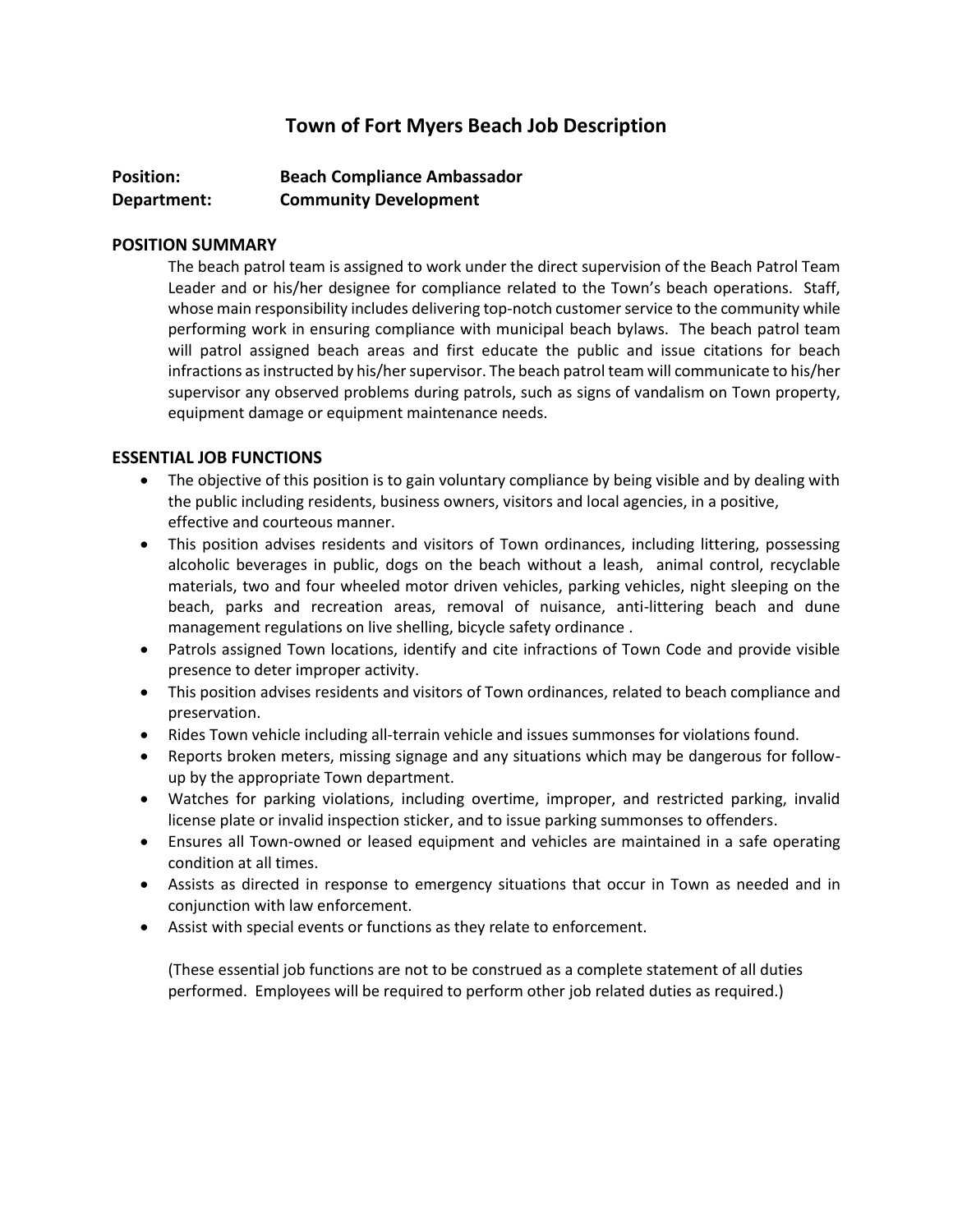### **OTHER JOB FUNCTIONS**

- Prepares and submits operational reports. Completes paperwork and prepares clerical reports as required.
- Thorough knowledge of Town laws and regulations pertaining to parking enforcement; Assists the general public by giving directions and answering questions based on knowledge of the Town and surrounding areas.
- Ability to keep records and prepare reports.
- Ability to establish and maintain effective working relationships with other employees.
- Assist in the maintaining of Town equipment and property.
- Performs other duties of this position or related positions as may become necessary or as directed by the Public Works Director and/or his/her designee.

# **EDUCATION AND EXPERIENCE REQUIREMENTS**

- Must be a United States Citizen or eligible to work in the United States.
- Must have a High school diploma or equivalent;
- Three (3) years of parking and or beach operations experience preferred.
- Certification as a Parking Enforcement Specialist in the state of Florida within 2 months of employment and maintain that certification.
- Must possess a valid Florida Driver's License with acceptable driving record.
- Must successfully pass a thorough police background check, and alcohol and drug test, and a fingerprint check.
- Able to speak clearly and persuasively in positive or negative situations.
- Ability to read and follow written and oral instructions.
- Able to establish and maintain effective working relationships.
- Able to operate necessary equipment.
- Excellent work history and attendance record preferred.

# **KNOWLEDGE, SKILLS, AND ABILITIES REQUIREMENTS**

- General knowledge of the tasks, tools and materials associated with parking and vehicle maintenance, supply, inventory and equipment management.
- Knowledge and application of safety standards and precautions pertaining to the use of tools and equipment.
- Proficient with the use of standard office equipment including the Microsoft Office Suite or equivalent
- Ability to read and follow written and oral instructions.
- Ability to work cooperatively with other employees and the general public.
- Ability to coordinate and account for monies collected.

# **WORKING HOURS/PHYSICAL/ENVIRONMENTAL DEMANDS**

- This position is no more than 30 hours per week.
- Ability to perform strenuous work in varying and adverse weather conditions including heat, cold, rain and potentially dangerous environments.
- May be required to work hours other than the regular Town Hall hours including, nights, weekends, and holidays and during emergency situations.